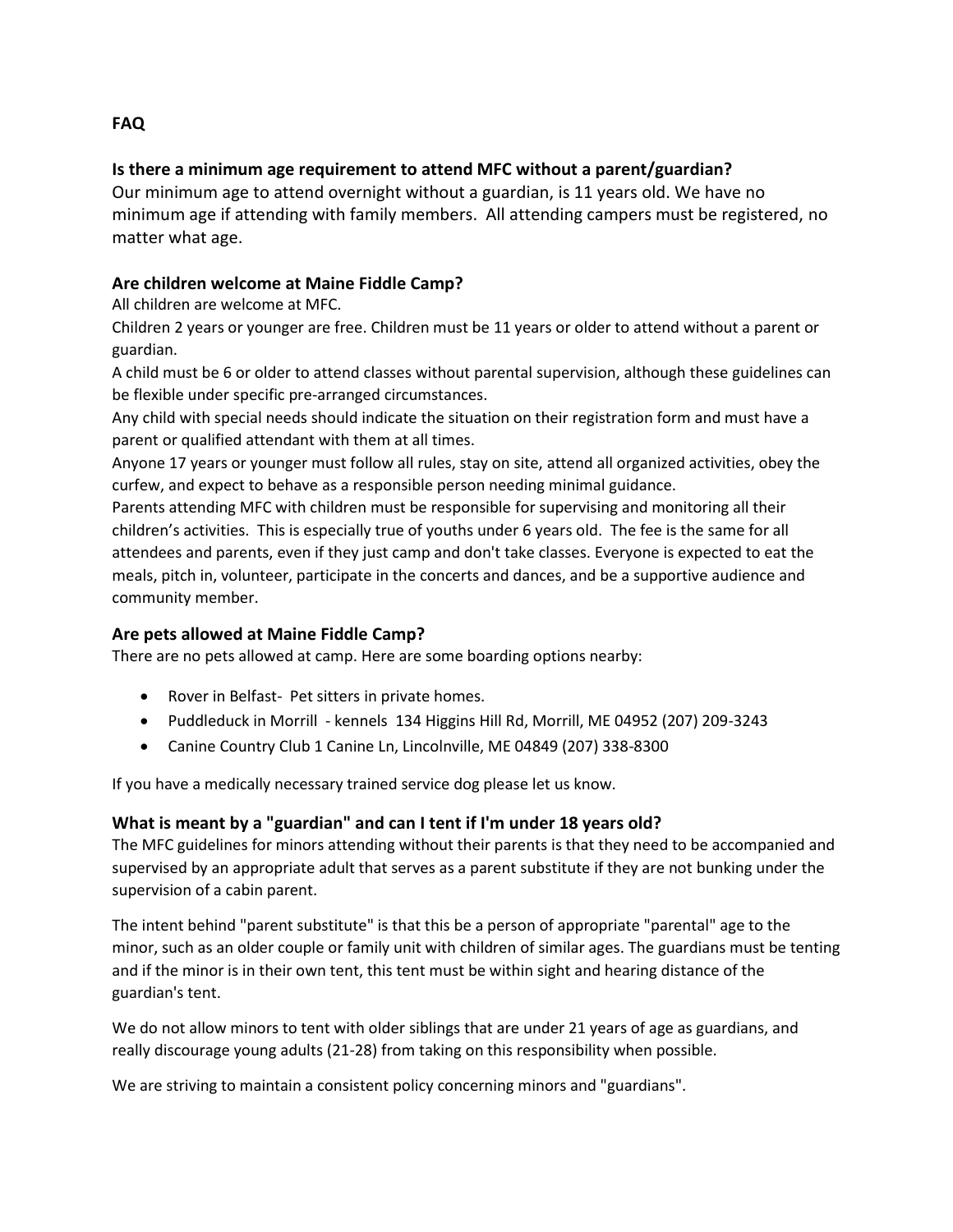#### **What type of health care is available at camp?**

The volunteer nurses/ EMTs at camp can provide basic first aid only. For more urgent/ emergent health issues or injuries, Belfast Walk-in Clinic or the Emergency Department at the Belfast Hospital is available. Any sick or injured child with a parent on site, should come to the first aid station with that adult, if care is needed. Unaccompanied minors will also receive first aid, and then be sent to the Belfast Walk-In or ED, after a call to parents, if deemed in need of further medical care.

### **Do the camps fill up? Is there a waiting list if they do?**

Yes, our camp sessions do fill up, especially the August camps. When we have our maximum number of campers registered, we do set up a waiting list online on the website, but registering there does not guarantee that you will be able to attend. The best bet is to sign up early!

### **Do you offer carpooling?**

We do not arrange for any rides or carpooling, but we do have a FaceBook page set up to facilitate ride shares among campers. Our FaceBook group page is **HERE.** And our 2019 Rideshare Group i[s Here.](https://www.facebook.com/groups/180787779301928/)

### **Are there any public transportation options to MFC / NEOFA Campground?**

These are the two airports that are the closest to the campground: [Portland International Jetport \(PWM\)](https://portlandjetport.org/) is 1.75 hours away. [Bangor International Jetport \(BGR\)](https://flybangor.com/) is 1.25 hours away. They both have car rental and limo services.

### Bus Services:

Trailways: <https://webstore.trailways.com/locations.asp?state=ME> Greyhound: <https://locations.greyhound.com/us/maine>

Uber is available: <https://www.uber.com/>

Belfast, is the closest major city and many times we campers travelling from that area with possible rides to NEOFA. You may find connecting rides by using our 2019 FaceBook Rideshare [group page.](https://www.facebook.com/groups/180787779301928/)

### **Is there an additional fee for staying in a cabin?**

There is no extra charge for the use of a bunk in a cabin. However we do have a limited number of bunks. To reserve a bunk, please select this option on the registration form. Lower bunks are reserved for special needs campers.

## **Do I need to bring bedding if I'm staying in a cabin?**

Yes you would need to bring bedding. The mattresses are of the vinyl covered kids camp style. Sleeping bags are easy, but many prefer to bring sheets and blankets, or a combination of both.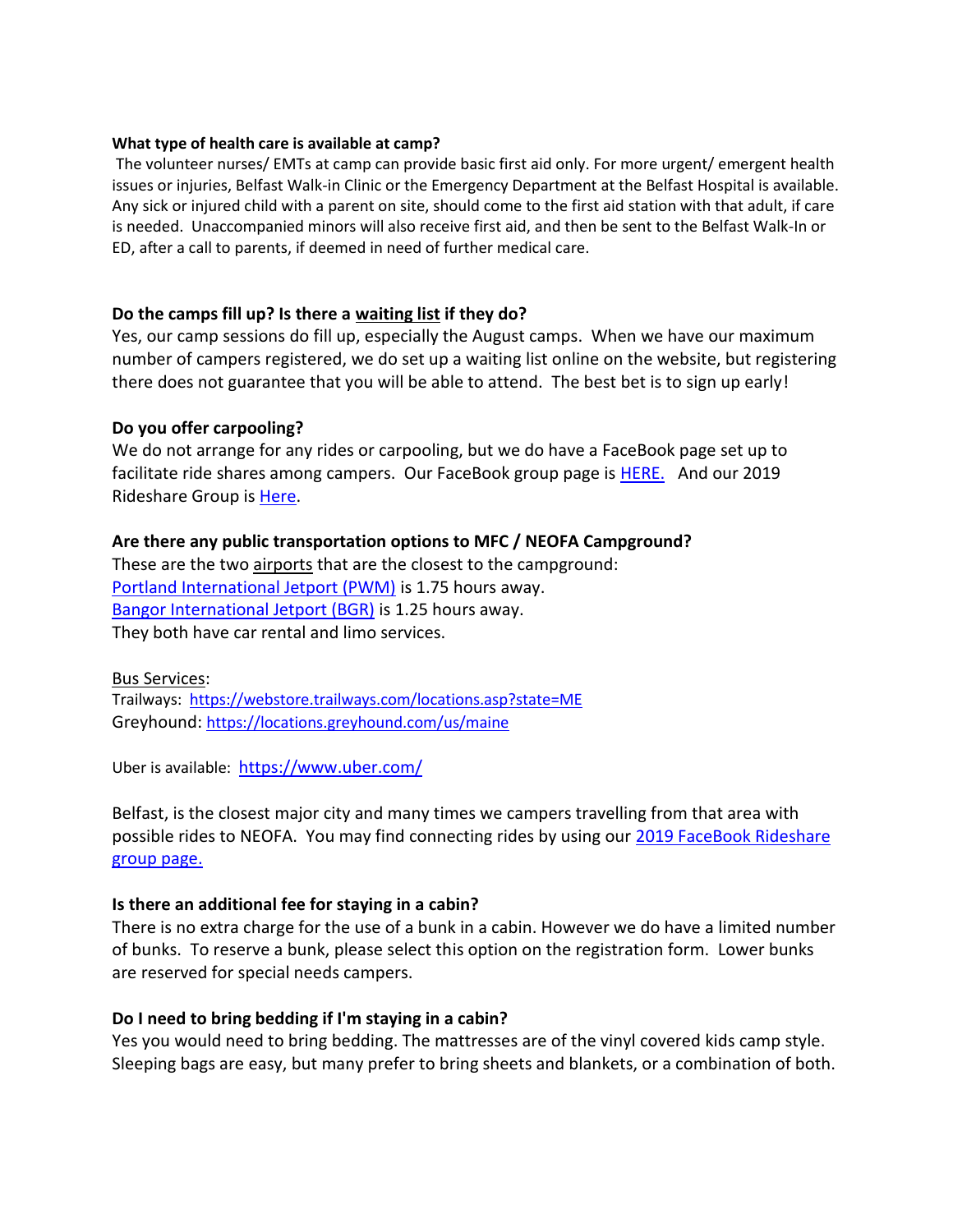Maine weather is unpredictable, where you may need the sleeping bag AND a blanket on one night and then just a light blanket on another. Don't forget your pillow!

### **Is there RV parking?**

Yes, we have space for RV and camper parking in a large ball field surrounded by tall pines. We have parking attendants on duty during registration to help you find a suitable spot. We do not have hookups of any kind. Please be advised that there may be limitations on the use of generators, as they can cause many health difficulties for the surrounding tent campers.

### **Are gas-powered generators allowed at Maine Fiddle Camp?**

Gas powered generators, both stand alone and ones that are built into a trailer or RV, are NOT allowed on the main campus of Fiddle Camp. This applies to the ball field, and camping areas in and around the ball field. Generators are allowed at designated "off campus" areas. Solar powered electrical generation is allowed and welcome.

### **Message to registrant with trailer or RV:**

A common sense policy that has always existed but never written down is this: Gas powered electrical generators are not allowed at any time in the main campus of Maine Fiddle Camp. This means the ball field and camping areas in and around the ball field. This applies to stand alone generators and those built into trailers and RV's. Since these areas are shared by tenters, the noise and exhaust emissions are not welcome and not healthy. Campers who NEED to use generators are asked to park in designated off campus areas. Solar powered electrical generation is allowed and welcome.

### **Where can I tent?**

NEOFA campground is a children's camp, not a commercial campground, so there are no designated tent sites to claim. Tenting happens wherever there is space. Many choose to set up along the river and True's Pond. Many tent in the wooded areas or along the edges of the ball field or fire roads, where it tends to be quieter. Family units group together. Look for a cleared space on higher ground. If unsure, ask for suggestions from parking attendant.

### **Can I rent a tent?**

Yes, we offer a tent with a camping "double" bed, good for one or two people. Cost: an additional \$100 for a weekend, \$200 for a week. Camper would need to reserve in advance.

### **Can I sleep in my car?**

Yes, sleeping in your car, van, or truck is allowed in the ball field, but not in the tenting area along the water.

## **Can I just attend one day of camp? And what does that cost?**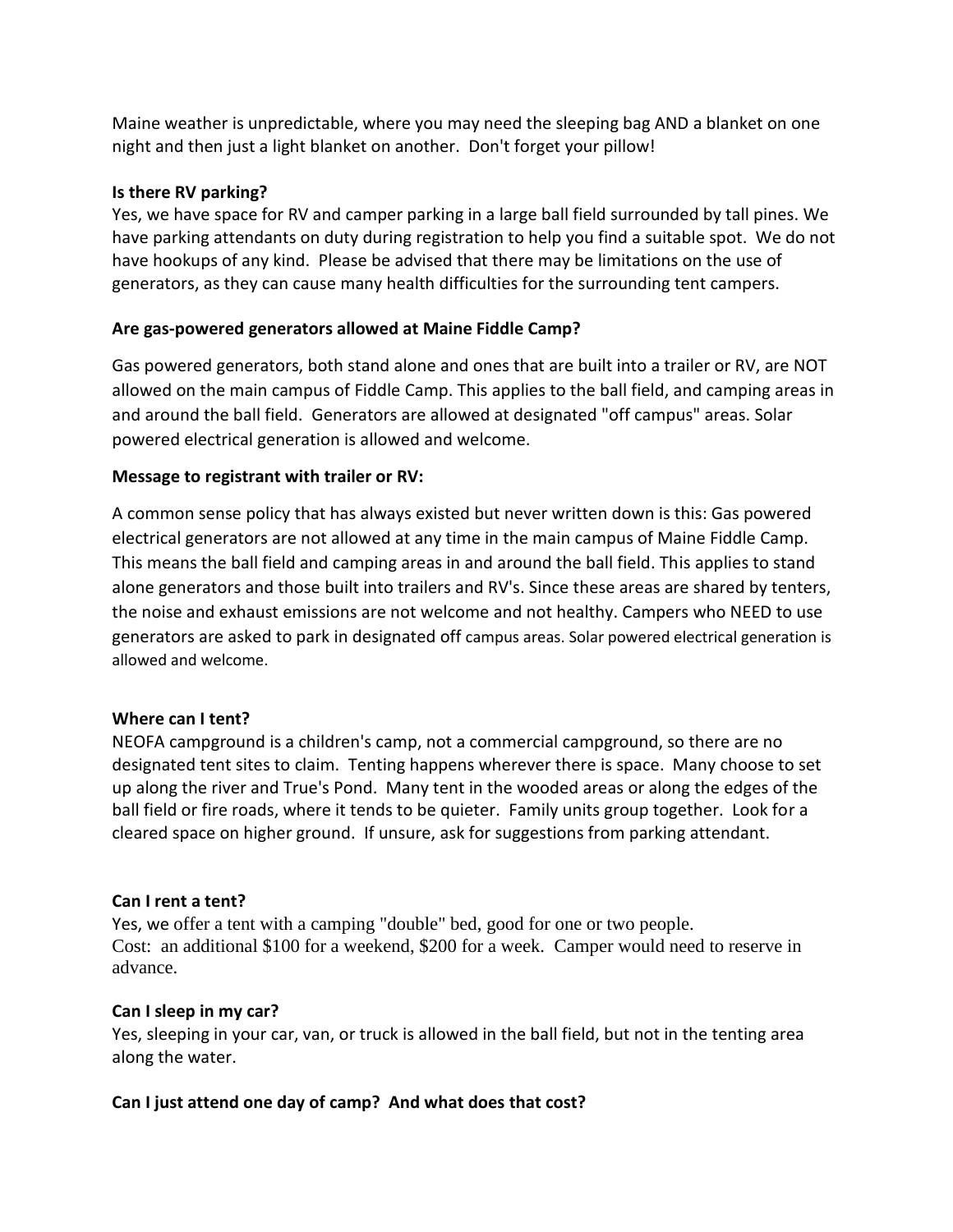Yes, our per diem rate is \$125 per person. You would need to reserve the date with the [assistant@mainefiddlecamp.org.](mailto:assistant@mainefiddlecamp.org)

### **Do you have to bring your own instrument?**

Yes, campers bring their own instruments. We may have a few extras available, but we cannot guarantee an instrument for you.

Large items like piano keyboards or acoustic basses are often a problem, especially if campers are flying or taking other public transportation. In this case contact Bill at [callbill@hotmail.com](http://callbill@hotmail.com/) and we might be able to set something up or point you to a place locally to rent an instrument, such as: *Buckdancers Choice* at 207-774-2219 or [sales@buckdancers.com](http://sales@buckdancers.com/). *Starbird Music* for keyboards here's their website;<http://www.starbirdmusic.com/rentals/>Both of these music stores are in the Portland area..

## **Do you need to know how to play an instrument to attend?**

No, you do not. On the registration form, you rate your musical ability within the 6 categories, the first being "Beginner beginner" which means you know very little about your instrument, or how to play it.

### **How do I change levels if I find my class to easy, or too difficult?**

As adults, if you discover that you are in the wrong class, for whatever reason, you are free to find another group more to your liking.

Youth campers are required to attend the class assigned and must consult with the teacher about switching levels. The teacher will advise you which group to join.

### **What's the difference between a violin and a fiddle?**

Nothing. They are the same instrument, but played differently. There is a saying: The violin sings and the fiddle dances!!

### **Do I need to be able to read music to attend?**

No. We teach in the traditional "by ear" method. We do publish musical score for your own home practice, or to take to your personal music instructor, but we do not teach or use the scores during MFC sessions.

### **How do I apply for a work exchange discount or financial aid?**

MFC offers financial aid and work/exchange discounts to those who qualify, on a first come first serve basis. Please use the comment section of the registration form for these requests or contact Doug Protsik at [protsik@gwi.net](http://protsik@gwi.net/) .

## **Do I need to know the yearly published tunes to attend camp?**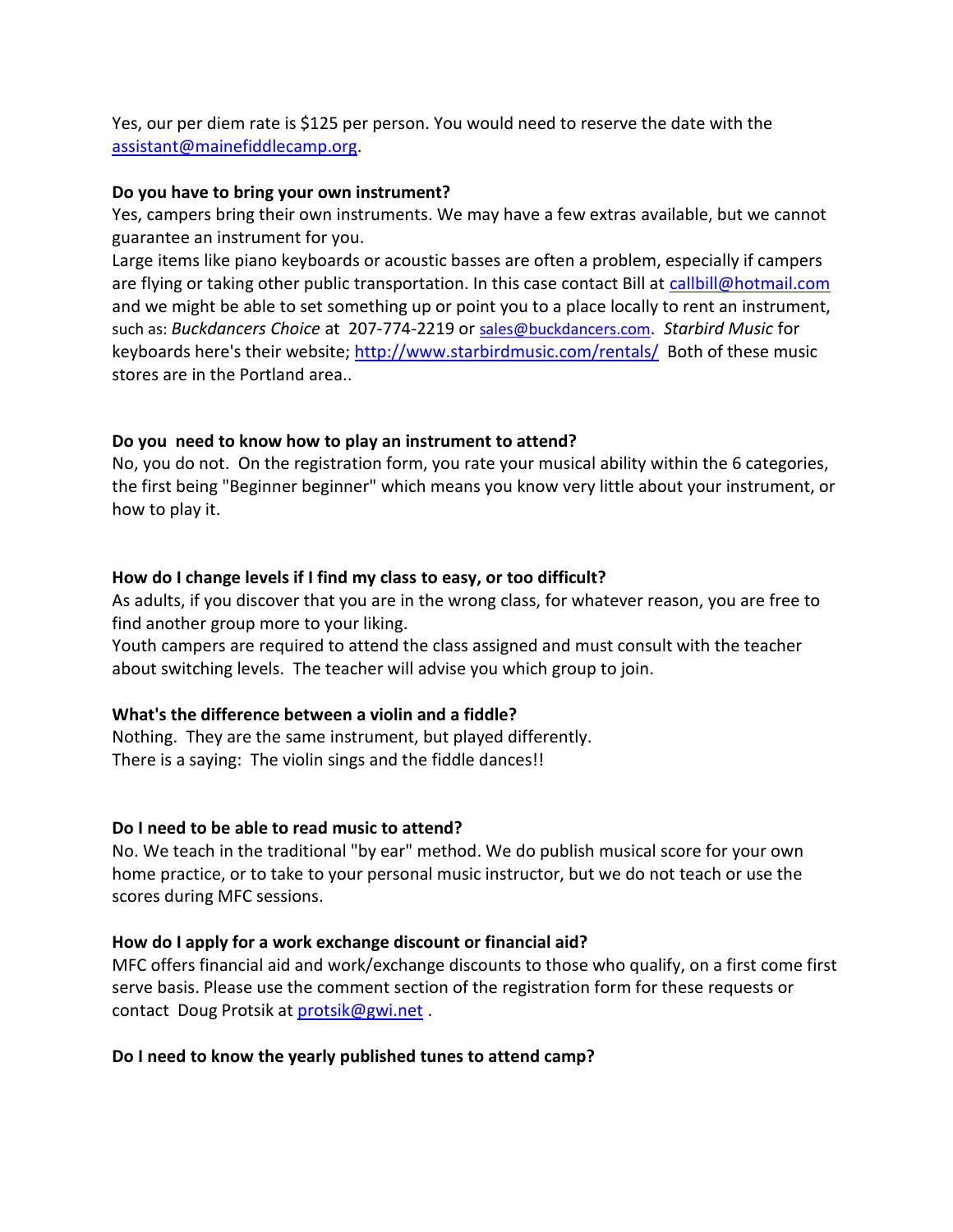The yearly tunes are published for repertoire building and are not required learning to attend MFC.They are intended for enjoyment, and are many times used as common jamming tunes on opening night.

### **Can I arrive early on registration/opening day?**

Arrival time is 4 pm on the first day of a camp session. We ask that you do not arrive early. We are not prepared to greet you, as we may still be in the process of setup. When camp sessions running sequentially, as with the June camps, we need the time for the current campers to depart before allowing new campers to set up.

### **Can I make a tuition payment thru PayPal without registering again?**

You can make a payment thru your own PayPal account by sending funds to [protsik@gwi.net.](http://protsik@gwi.net/) We will receive a notice of your payment. Of course if possible, sending a check snail mail is appreciated.

### **What if I left clothing or an instrument at camp? Do you have a "lost & found"?**

We have an area designated for "lost and found" during the camp session. Usually it is around the Arts and Crafts building. Please check it out before leaving the NEOFA campground, because someone may have found something you may not know that you have lost! If camp is over, you may contact [assistant@mainefiddlecamp.org](http://assistant@mainefiddlecamp.org/) for clothing and accessories. We keep stuff for a few weeks after camp sessions finish.

If you have left an instrument, Doug Protsik would know if something was found. He is at [protsik@gwi.net](http://protsik@gwi.net/) or (207) 522-3800.

### **Is there cell reception at NEOFA?**

If you are with a national carrier, there is no problem. Occasionally we hear of some difficulty, but that has diminished considerably in the last few years.

### **Will I be able to charge my phone?**

We do not have electricity in the cabins or tenting/camping areas. There is electricity in the community buildings, where charging stations are available.

### **Is there internet connection at NEOFA?**

We do not have internet access at NEOFA. Campers can find it at the Liberty Post Office.

## **Do you have instrument accessories and supplies at camp?**

We do have a "Camp Store" with limited instrument supplies such as batteries and guitar picks. (We also carry our staff CDs, t-shirts, stickers, bag tags, and tote bags.)

Our teachers sometimes have small items like tuners, strings, chin rests, whistles and harmonicas. (Pam Weeks brings many items). A notice of when and where to purchase these items will be posted in the dining hall.

Please remember that all sales are on a cash or check basis. We do not accept credit/debit cards.

## **Can family join us for concerts, dance, or other evening activities?**